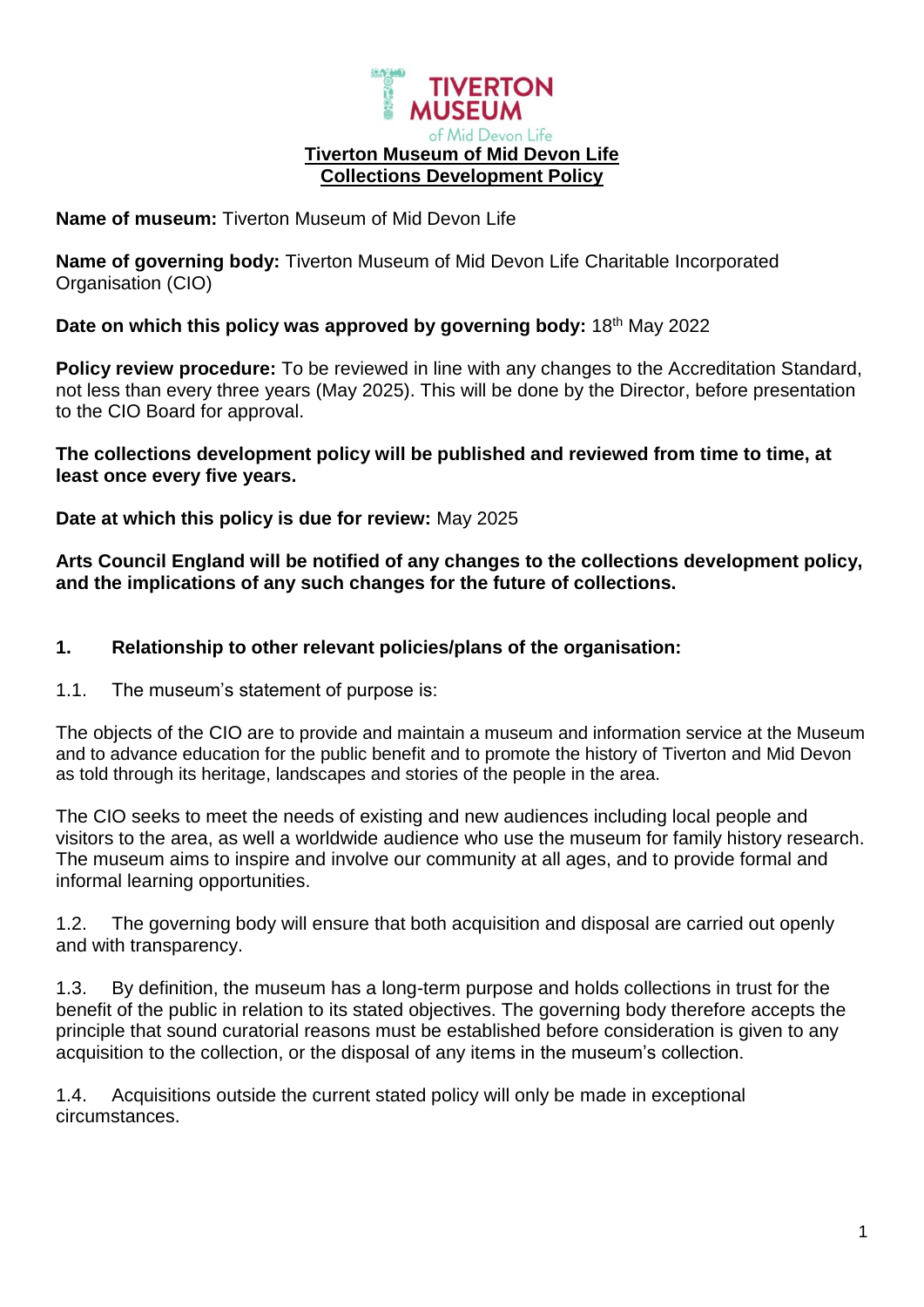1.5. The museum recognises its responsibility, when acquiring additions to its collections, to ensure that care of collections, documentation arrangements and use of collections will meet the requirements of the Museum Accreditation Standard. This includes using SPECTRUM primary procedures for collections management. It will take into account limitations on collecting imposed by such factors as staffing, storage and care of collection arrangements.

1.6. The museum will undertake due diligence and make every effort not to acquire, whether by purchase, gift, bequest or exchange, any object or specimen unless the governing body or responsible officer is satisfied that the museum can acquire a valid title to the item in question.

1.7 In exceptional cases, disposal may be motivated principally by financial reasons. The method of disposal will therefore be by sale and the procedures outlined below will be followed. In cases where disposal is motivated by financial reasons, the governing body will not undertake disposal unless it can be demonstrated that all the following exceptional circumstances are met in full:

 the disposal will significantly improve the long-term public benefit derived from the remaining collection

 the disposal will not be undertaken to generate short-term revenue (for example to meet a budget deficit)

 the disposal will be undertaken as a last resort after other sources of funding have been thoroughly explored

- extensive prior consultation with sector bodies has been undertaken
- the item under consideration lies outside the museum's established core collection

### **2. History of the collections**

Tiverton Museum was founded at a public meeting in Tiverton Town Hall on 23rd November 1959 where concern was expressed at the disappearance of evidence representing local agriculture and industry, culture, community and domestic life. At a public meeting called by Vic Broomfield and Bill Authers, a committee was appointed: Chairman W.P. Authers; Vice Chairman V.J. Broomfield; President Derick H Amory. Eden R. H. Dicken became the Honorary Curator. The Museum opened on 24 June 1960 at 9 Angel Terrace. As the collection grew, the museum moved to Chilcott School in St Peter Street in 1962. In 1965 the museum gained Charity Status (No. 239531). As it was once again outgrowing its premises, the museum found that St. George's Church would sell their church halls - the old National School which had been built in 1841. The cost of £6,000 was defrayed by Lord Amory and the purchase was complete on 17<sup>th</sup> June 1968. In 1976 the Waggon Gallery was constructed. Many of the carts were donated by the Alford Brothers (whose family had farmed at Netherexe Barton for 3 generations). In 1979 Lord Amory decided that the 1400 class loco that he had purchased in 1965 (and placed in Blundell's Road) needed to go under cover. The engine was moved on the  $5<sup>th</sup>$  February and the new gallery was erected around the engine which had now been given to the museum. In 1982 an original Heathcoat weaving machine was offered to the museum. The machine, made in 1853, is one of the few surviving of Heathcoat's original design, which revolutionised the manufacture of lace and altered the pattern of industry in Tiverton. The waggon collection was conserved in 1998, and in 2000 the museum reopened after a major refurbishment project in the main museum building. The transport gallery was redisplayed in 2006 allowing level access throughout the gallery, and public access into the cab of the 'Tivvy Bumper' steam engine.

Over many years the great support of the local public has resulted in the assemblage of a vast, eclectic collection. The museum is still offered items on a very regular basis, and depends upon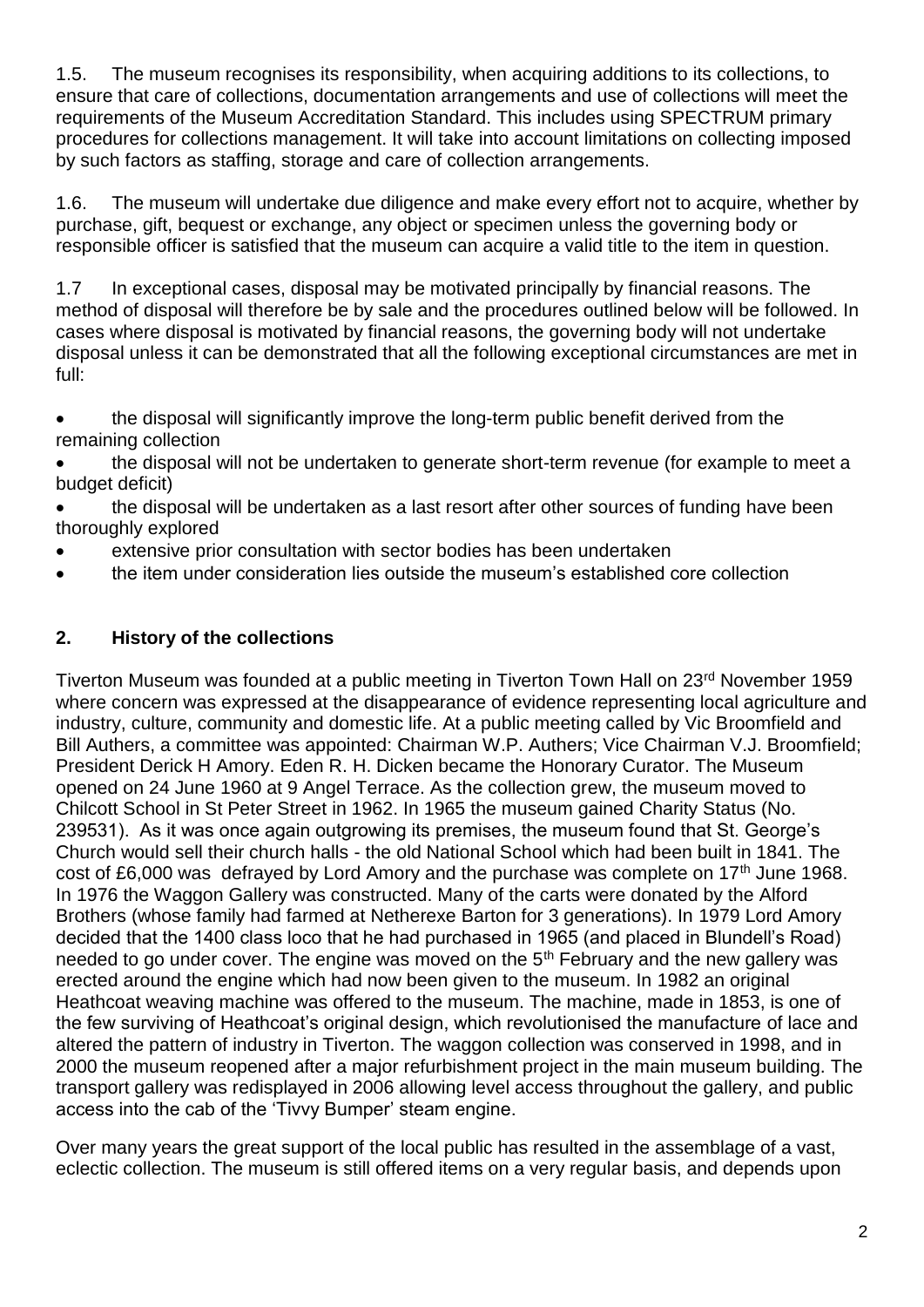donation to the collection as there is no purchasing budget. The Museum and these collections are administered and controlled by the Trustees of the Tiverton Museum of Mid Devon Life Charitable Incorporated Organisation' (hereinafter called the CIO) with a full-time Director responsible to them for day-to-day management.

## **3. An overview of current collections**

## **Existing Collections:**

The social history collections are well provenanced and broadly reflect the social history of Mid Devon (as per the Statement of Purpose). They fall into sixteen identifiable areas: community life, domestic life, costume, agriculture, industry, trades and crafts, transport, militaria relating to the 'home front', early history, local government, natural history (geology), archaeology, photographs, archives, fine art and numismatics. (See Appendix 1)

With a number of notable exceptions the time-scale represented by the collections is from the Seventeenth Century through to the Second World War period, plus an increasing number of postwar items. The museum also has a significant collection of local newspapers and printed ephemera. The museum has recently started collecting oral histories in a digital format (and has a growing collection of archival items in digital formats).

The paper archive consists of approx. 12625 items; archaeology 350; natural history (geology) 140; numismatics 552; photographs 17533; pictures 490; social history (objects) 12151.

There is a schools handling collection in the museum, which is currently catalogued but not considered to be part of the main collection. Any items removed from this collection are presented and approved by the Trustees. There is an additional reminiscence collection (used for our reminiscence service) which is not catalogued on Modes and disposal is not subject to approval from the Trustees. As a heavily used collection breakages and damage are inevitable, and the collection needs to remain fluid and stimulating for users therefore it is not considered appropriate to accession these items. Donors to the handling and reminiscence collections are made aware of how their objects will be used.

### **Geographical Area:**

The collecting area is defined as those towns and parishes administered by the Mid Devon District Council and those other areas traditionally associated with Tiverton. These are:

**Mid Devon:** Bampton, Bickleigh, Bow, Bradninch, Burlescombe, Butterleigh, Cadbury, Cadeleigh, Chawleigh, Cheriton Bishop, Cheriton Fitzpaine, Clannaborough, Clayhanger, Clayhidon, Coldridge, Colebrooke, Copplestone, Crediton, Crediton Hamlets, Cruwys Morchard, Cullompton, Culmstock, Down St Mary, Eggesford, Halberton, Hemyock, Hittisleigh, Hockworthy, Holcombe Rogus, Huntsham, Kennerleigh, Kentisbeare, Lapford, Loxbeare, Morchard Bishop, Morebath, Newton St Cyres, Nymet Rowland, Oakford, Poughill, Puddington, Sampford Peverell, Sandford, Shobrooke, Silverton, Stockleigh English, Stockleigh Pomeroy, Stoodleigh, Templeton, Thelbridge, Thorverton, Tiverton, Uffculme, Uplowman, Upton Helions, Washfield, Washford Pyne, Wemworthy, Willand, Woolfardisworthy, Zeal Monachorum.

**North Devon:** Rackenford, Witheridge (parishes traditionally associated with the market town of Tiverton; nonconformist religious connections; transport and postal links).

**Somerset:** Brushford, Dulverton, Exebridge, (parishes traditionally associated with the market town of Tiverton; nonconformist religious connections; transport and postal links).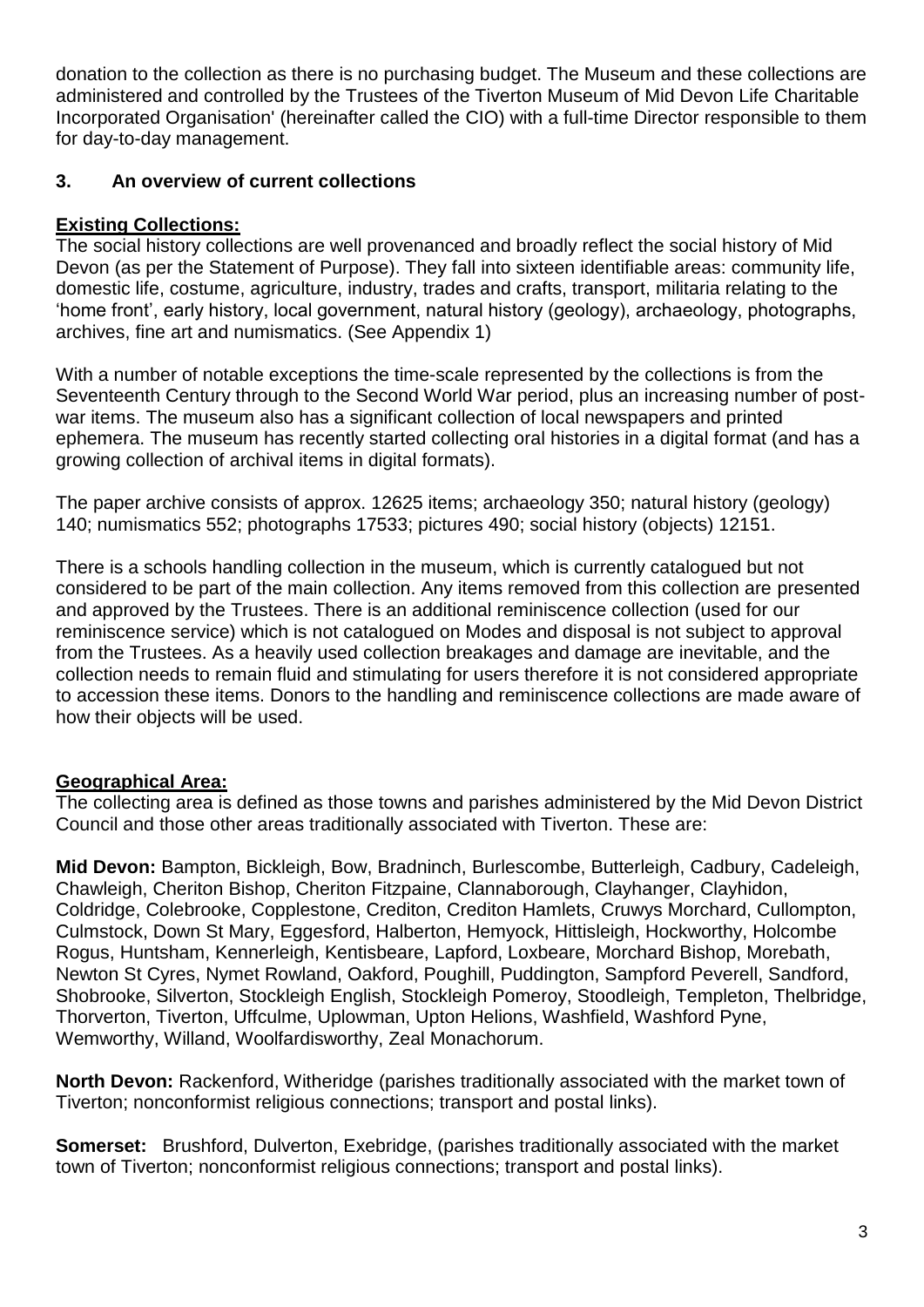**East Devon:** Rewe, Netherexe, Stoke Canon, Upton Pyne, Brampford Speke (bulk of waggon collection from Netherexe; transport and educational links).

# **The scope of the transport collection is also limited by geographical considerations:**

- emphasis will be placed on collecting railway items from:
	- o the Exe Valley line between the stations at Stoke Canon and Dulverton
	- $\circ$  the Tiverton to Tiverton Junction line
	- o the Culm Valley line
	- o the line between Stoke Canon to White Ball Tunnel
	- o the ex-L.S.W.R. lines from Cowley Bridge through Crediton
- emphasis will be placed on collecting items from the Grand Western Canal particularly between Tiverton and Greenham.

# **4. Themes and priorities for future collecting**

The CIO will continue to collect material that adds significantly to the strength or improvement of the present collections and that follows the same themes and periods of time as listed in Section 3. The CIO will only accept items that are well provenanced (with links to the geographic areas as listed in Section 3) and that can clearly contribute to the CIO's aim of telling the story of Mid Devon, as per the Statement of Purpose. The CIO will give priority to collecting items from parishes not represented within the existing collections. New items may be displayed, or stored for future use.

As with many museums, storage space is limited and this must be considered with all future acquisitions.

# **Large objects:**

 Large objects are a feature of Tiverton Museum. However, there is currently little space available to collect further such material. This should not prevent acquisitions but such material needs to be very carefully chosen and has to fulfil a very definite need within the Museum.

 Farm implements: If a large space ever became available consideration should be given to acquiring a tractor and farm implements from the period 1955-70.

# **Paper archives/ephemera and photographs:**

 The museum will not collect contemporary newspapers as this is undertaken by the public library. (Although microfiche and microfilm copies of the *Tiverton Gazette* will be collected as reference copies to prevent wear on the original paper copies – these will not be accessioned into the museum's collection).

 The museum will continue to collect paper ephemera (historic and contemporary) providing there is a Mid Devon connection and links to an identified collecting area.

 The CIO will not collect local government items which are statutorily collected by another institution.

 The CIO will liaise with the Devon Record Office over any deeds and documents offered to the museum which would be more appropriately housed at the Record Office.

The CIO will continue to collect photographs relating to Mid Devon.

# **Geology and Archaeology:**

The Museum will only collect and/or borrow limited and representative examples of prehistoric, Roman and mediaeval artefacts to enable it to display the evolution of Mid Devon during these early periods. It will not collect reference material from these periods. Advice on collecting archaeological material from the Mid Devon district will be sought from Tiverton Archaeological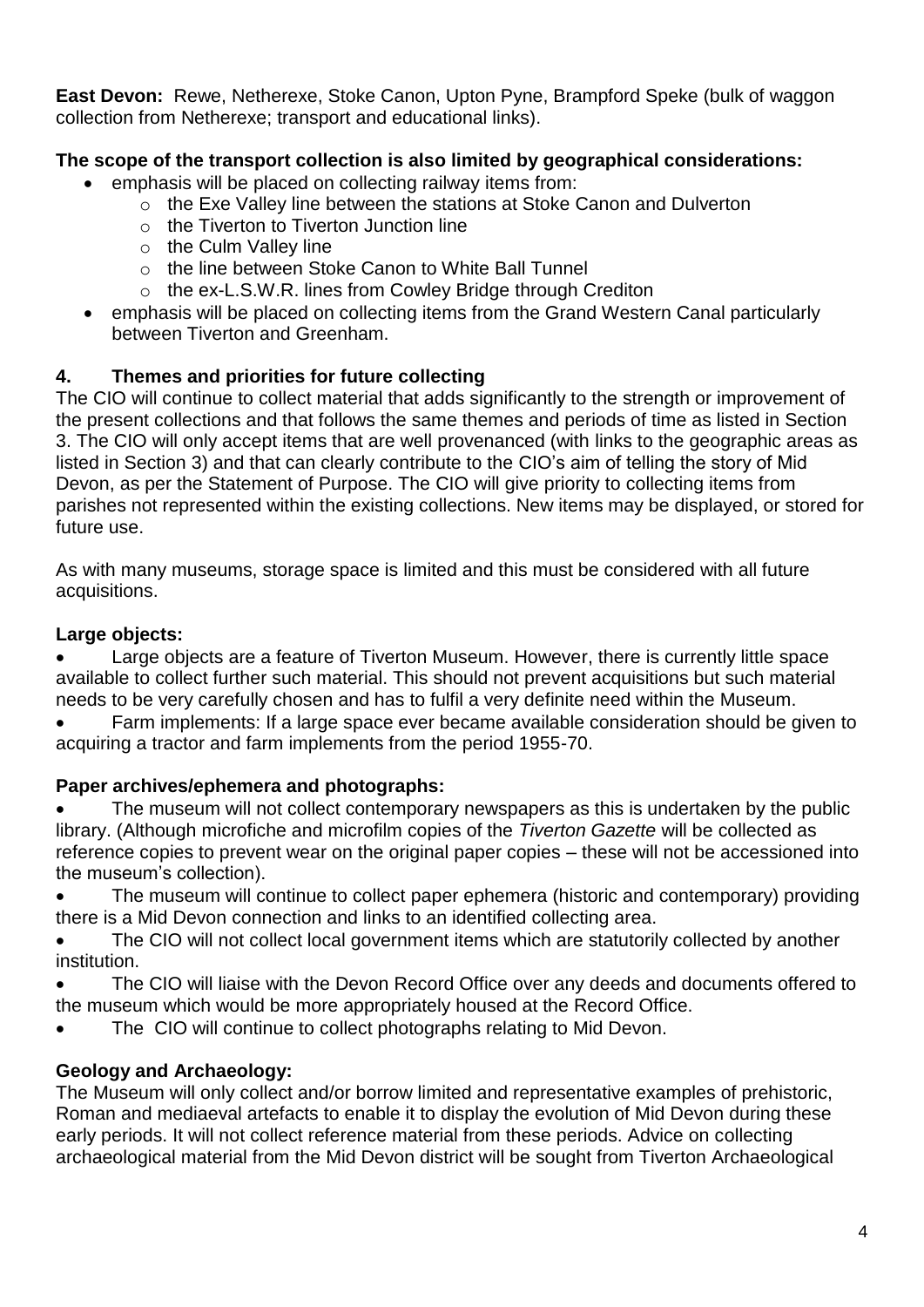Group and the County Archaeologist. The museum will not collect geological material [ref 11]. With these exceptions, the Museum will advise potential donors of earlier material to deposit it with appropriate Accredited museums that have the appropriate resources to care for it.

# **Guidelines for the collection of late twentieth- and twenty-first-century material**

The Museum will collect selected material from the early modern and modern periods, including the period 1945 to date. However, it should be noted that from the very recent past there is a plethora of material used by people in Mid Devon. In terms of resources and space, specific criteria need to be considered for late twentieth- and early twenty-first-century collecting and these are outlined below.

## **Subject to available resources:**

 The Museum will collect contemporary material in the areas of agriculture, industry, transport and domestic life. This should specifically reflect life in Mid Devon.

 The Museum recognises the influence on Mid Devon life of multi-national companies and organisations, e.g. supermarkets. However, collecting material of this nature must be well thought through and meet the museum's collecting priorities and reflect specifically Mid Devon Life.

 The Museum will collect items relating to transport within the identified geographical area of Mid Devon, and which is unique to transport within this area.

The CIO will only acquire material produced after 1945 which:

- i) was manufactured within the collecting area.
- ii) was associated with a definite historical event within the collecting area.
- iii) symbolises the essence of the period.
- iv) significantly adds to existing collections.
- v) reflects the increasing pace of change within society.
- vi) relates to Tivertons in other parts of the world.

### **The CIO will not seek to acquire:**

i) items in serious need of conservation where there are no realistic expectations that conservation can be completed

ii) coins except to supplement the display on the evolution of the coinage. No reference material will be collected.

- iii) natural history items
- iv) furniture
- v) militaria except those items relating to the 'home front'
- vi) firearms
- vii) large objects (except as defined above)
- viii) duplicate items (except for use in reference collections)

ix) unprovenanced or non-local items. The Museum will undertake to advise potential donors of appropriate museums to approach wherever possible.

### **5. Themes and priorities for rationalisation and disposal**

5.1 The museum recognises that the principles on which priorities for rationalisation and disposal are determined will be through a formal review process that identifies which collections are included and excluded from the review. The outcome of review and any subsequent rationalisation will not reduce the quality or significance of the collection and will result in a more useable, well managed collection.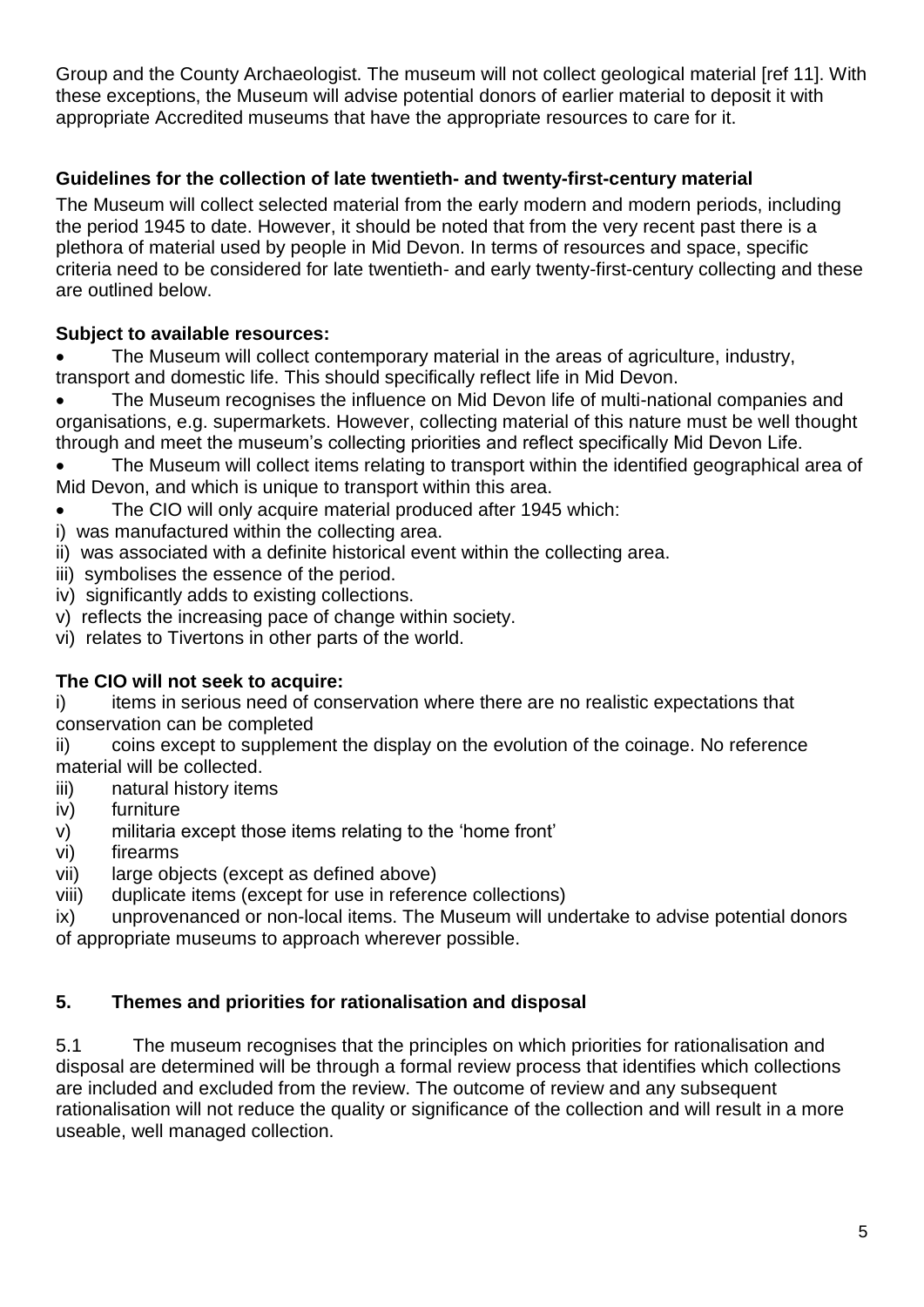5.2 The procedures used will meet professional standards. The process will be documented, open and transparent. There will be clear communication with key stakeholders about the outcomes and the process.

Tiverton Museum is planning for a future capital redevelopment of the site. These plans are likely to reduce the amount of space used for display. Existing storage areas are full, so a review of the collection is now needed to undertake a planned rationalization of the collection. The outcomes of this rationalisation process will be that resources are freed up to better care for and utilise other parts of the collection, and that we will be creating or optimising space (in order to assist the improved care and continued acquisition of collections).

This process will begin with looking at duplicate items in store (typewriters, sewing machines, plough shares, root/seed drills and bottles). Then we will look at large items in store which are unlikely to be used for display (mangles, bicycles, railway furniture and other items stored in the storage area under the transport gallery, the store behind the Silverton Fire Engine, in the garden shed display in the yard and under the stairs in the main store).

The process will involve:

Selecting items for disposal:

Identifying potential items for disposal.

Checking documentation (provenance) for each item to check for unique history, cultural value etc. Checks:

- Contact donor if the item has been donated within the past 15 years, and to write only to the last known address (not to undertake work to obtain a new address or to contact descendants of donors). To set a period of one month for donors to respond to information relating to a proposed disposal.
- Check status (loan, purchase, donation, bequest, untraced find) to ensure legally able to dispose.

- Obtain permission from the CIO Board for disposal.

Disposal:

Dispose according to section 15 of this policy, recording the process to SPECTRUM standards.

#### **6 Legal and ethical framework for acquisition and disposal of items**

6.1 The museum recognises its responsibility to work within the parameters of the Museum Association Code of Ethics when considering acquisition and disposal.

#### **7 Collecting policies of other museums**

7.1 The museum will take account of the collecting policies of other museums and other organisations collecting in the same or related areas or subject fields. It will consult with these organisations where conflicts of interest may arise or to define areas of specialism, in order to avoid unnecessary duplication and waste of resources.

7.2 Specific reference is made to the following museum(s)/organisation(s): Coldharbour Mill Museum, Uffculme, Cullompton Crediton Museum Bampton Heritage Centre Somerset Rural Life Museum, Glastonbury Museum of Barnstaple and North Devon South Molton and District Museum Okehampton Museum of Dartmoor Life Great Western Trust at Didcot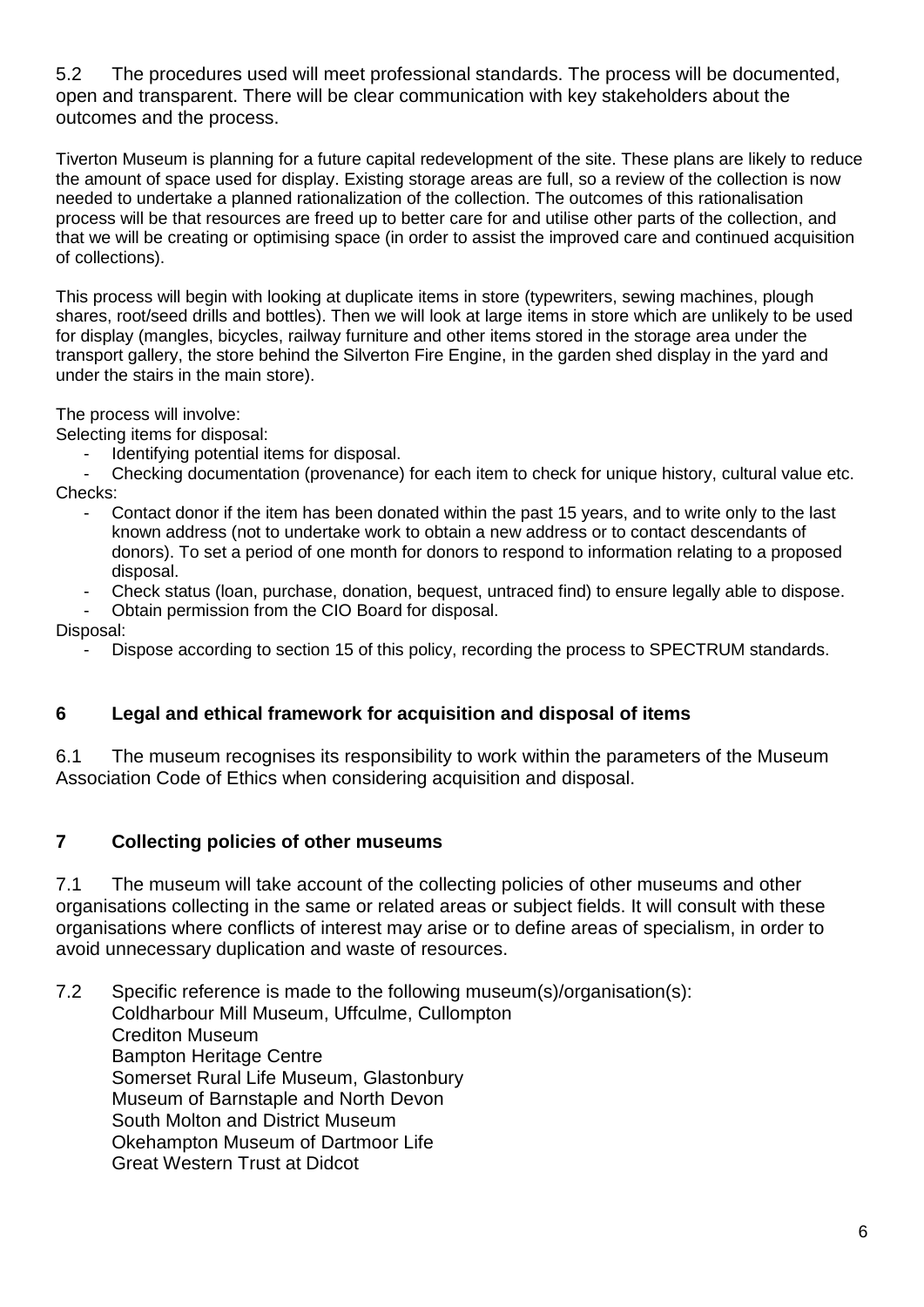# **8 Archival holdings**

The museum holds a significant collection of photographs and paper archives relating to the Mid Devon area. The collection will continue to be developed to further enable the museum to record and relate the history of Mid Devon. The majority of this material is in paper format, but digital copies are increasingly being offered to the museum.

These archival holdings mostly date from the late nineteenth century onwards. They illustrate many areas of the museum's object collection (eg showing faming equipment in use) and changes in the local area.

# **9 Acquisition**

### **9.1 The policy for agreeing acquisitions is:**

**Gifts and bequests:** the Director has authority to accept or reject gifts and bequests of items offered to the Museum. Gifts offered at short notice may be provisionally accepted by any CIO Board member. All acquisitions are reported to the CIO Board. The CIO may decline gifts or bequests that have special conditions attached to them (such as being on permanent display).

**Purchases:** the Director has authority to purchase items within the terms of the agreed collecting policy up to a limit of £100. Such purchases are to be reported to the CIO Board, which has authority to purchase items valued at over the stated amount.

9.2 The museum will not acquire any object or specimen unless it is satisfied that the object or specimen has not been acquired in, or exported from, its country of origin (or any intermediate country in which it may have been legally owned) in violation of that country's laws. (For the purposes of this paragraph 'country of origin' includes the United Kingdom).

9.3 In accordance with the provisions of the UNESCO 1970 Convention on the Means of Prohibiting and Preventing the Illicit Import, Export and Transfer of Ownership of Cultural Property, which the UK ratified with effect from November 1 2002, and the Dealing in Cultural Objects (Offences) Act 2003, the museum will reject any items that have been illicitly traded. The governing body will be guided by the national guidance on the responsible acquisition of cultural property issued by the Department for Culture, Media and Sport in 2005.

### **10 Human remains**

10.1 The museum does not hold or intend to acquire any human remains.

### **11 Biological and geological material**

11.1 The museum will not acquire any biological or geological material.

### **12 Archaeological material**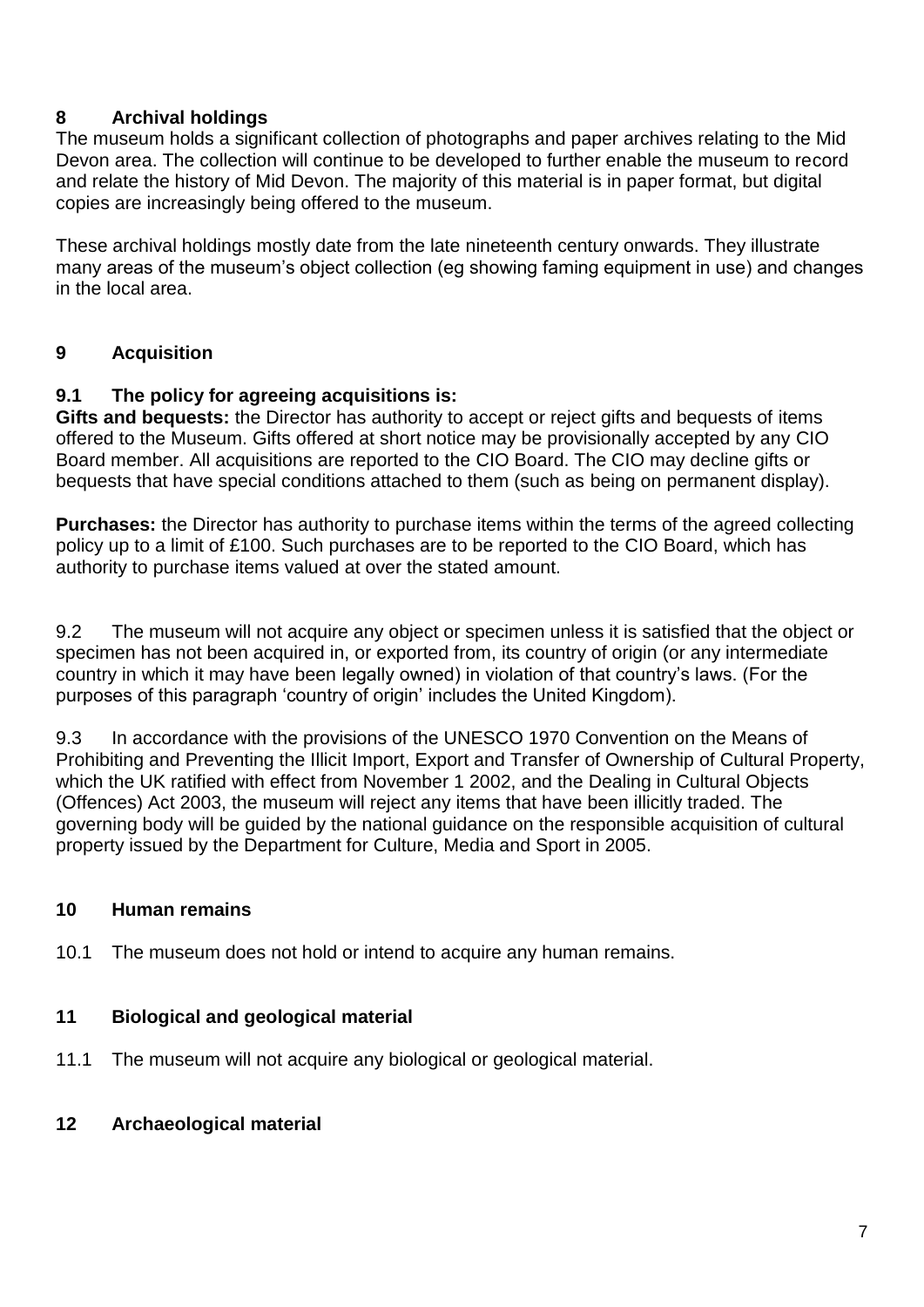12.1 The museum will not acquire archaeological material (including excavated ceramics) in any case where the governing body or responsible officer has any suspicion that the circumstances of their recovery involved a failure to follow the appropriate legal procedures.

12.2 In England, Wales and Northern Ireland the procedures include reporting finds to the landowner or occupier of the land and to the proper authorities in the case of possible treasure (i.e. the Coroner for Treasure) as set out in the Treasure Act 1996 (as amended by the Coroners & Justice Act 2009).

# **13 Exceptions**

13.1 Any exceptions to the above clauses will only be because the museum is:

- acting as an externally approved repository of last resort for material of local (UK) origin
- acting with the permission of authorities with the requisite jurisdiction in the country of origin

In these cases the museum will be open and transparent in the way it makes decisions and will act only with the express consent of an appropriate outside authority. The museum will document when these exceptions occur**.**

## **14 Spoliation**

14.1 The museum will use the statement of principles 'Spoliation of Works of Art during the Nazi, Holocaust and World War II period', issued for non-national museums in 1999 by the Museums and Galleries Commission.

### **15 The Repatriation and Restitution of objects and human remains**

Not applicable – see 10.1

### **16 Disposal procedures**

16.1 All disposals will be undertaken with reference to the SPECTRUM Primary Procedures on disposal.

16.2 The governing body will confirm that it is legally free to dispose of an item. Agreements on disposal made with donors will also be taken into account.

16.3 When disposal of a museum object is being considered, the museum will establish if it was acquired with the aid of an external funding organisation. In such cases, any conditions attached to the original grant will be followed. This may include repayment of the original grant and a proportion of the proceeds if the item is disposed of by sale.

16.4 When disposal is motivated by curatorial reasons the procedures outlined below will be followed and the method of disposal may be by gift, sale, exchange or as a last resort destruction.

16.5 The decision to dispose of material from the collections will be taken by the governing body only after full consideration of the reasons for disposal. Other factors including public benefit, the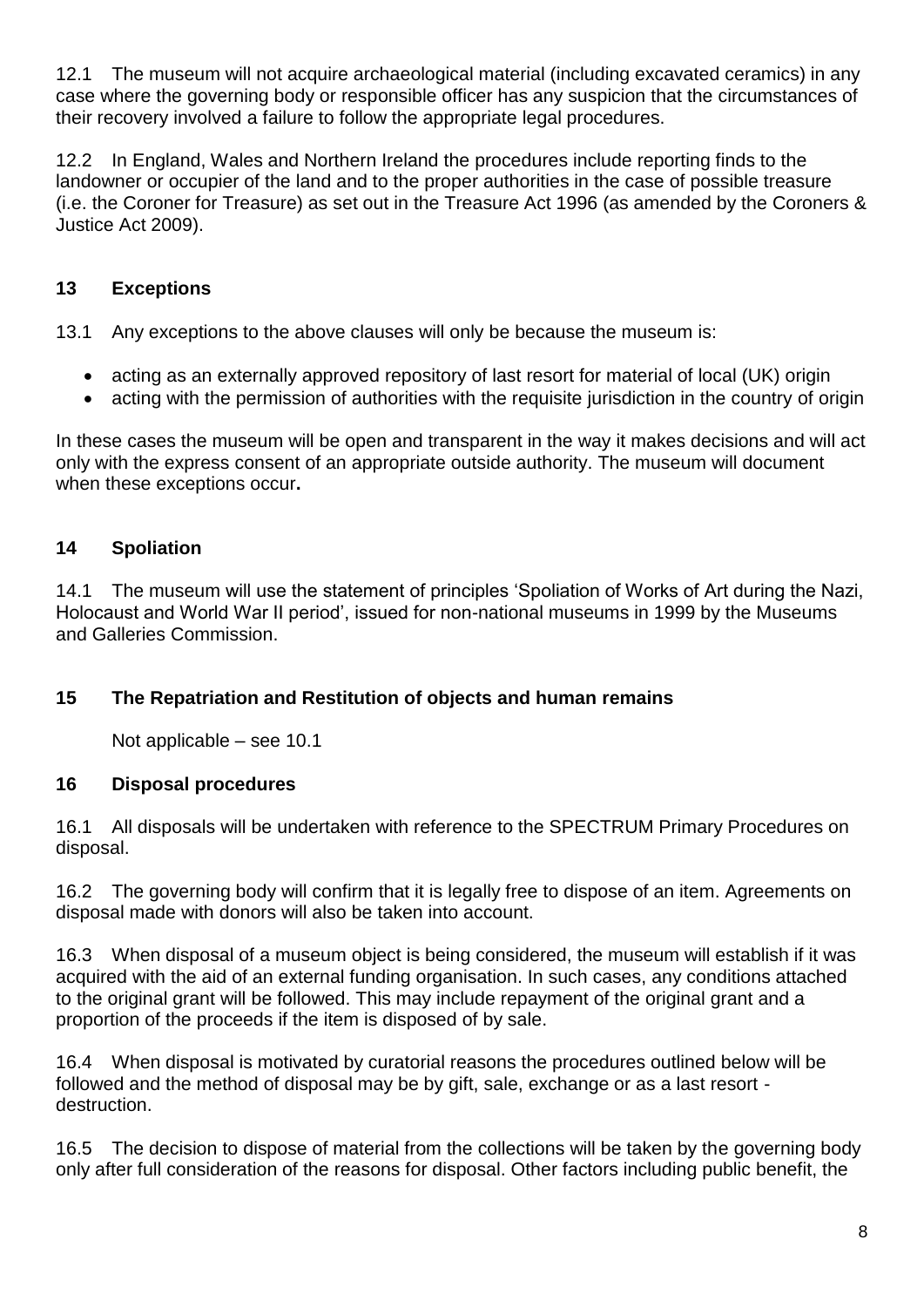implications for the museum's collections and collections held by museums and other organisations collecting the same material or in related fields will be considered. Expert advice will be obtained and the views of stakeholders such as donors, researchers, local and source communities and others served by the museum will also be sought.

16.6 A decision to dispose of a specimen or object, whether by gift, exchange, sale or destruction (in the case of an item too badly damaged or deteriorated to be of any use for the purposes of the collections or for reasons of health and safety), will be the responsibility of the governing body of the museum acting on the advice of professional curatorial staff, if any, and not of the curator or manager of the collection acting alone.

16.7 Once a decision to dispose of material in the collection has been taken, priority will be given to retaining it within the public domain. It will therefore be offered in the first instance, by gift or sale, directly to other Accredited Museums likely to be interested in its acquisition.

16.8 If the material is not acquired by any Accredited museum to which it was offered as a gift or for sale, then the museum community at large will be advised of the intention to dispose of the material normally through a notice on the MA's Find an Object web listing service, an announcement in the Museums Association's Museums Journal or in other specialist publications and websites.

16.9 The announcement relating to gift or sale will indicate the number and nature of specimens or objects involved, and the basis on which the material will be transferred to another institution. Preference will be given to expressions of interest from other Accredited Museums. A period of at least two months will be allowed for an interest in acquiring the material to be expressed. At the end of this period, if no expressions of interest have been received, the museum may consider disposing of the material to other interested individuals and organisations giving priority to organisations in the public domain.

16.10 Any monies received by the museum governing body from the disposal of items will be applied solely and directly for the benefit of the collections. This normally means the purchase of further acquisitions. In exceptional cases, improvements relating to the care of collections in order to meet or exceed Accreditation requirements relating to the risk of damage to and deterioration of the collections may be justifiable. Any monies received in compensation for the damage, loss or destruction of items will be applied in the same way. Advice on those cases where the monies are intended to be used for the care of collections will be sought from the Arts Council England.

16.11 The proceeds of a sale will be allocated so it can be demonstrated that they are spent in a manner compatible with the requirements of the Accreditation standard. Money must be restricted to the long-term sustainability, use and development of the collection.

16.12 Full records will be kept of all decisions on disposals and the items involved and proper arrangements made for the preservation and/or transfer, as appropriate, of the documentation relating to the items concerned, including photographic records where practicable in accordance with SPECTRUM Procedure on deaccession and disposal

# **Disposal by exchange**

16.13 The nature of disposal by exchange means that the museum will not necessarily be in a position to exchange the material with another Accredited museum. The governing body will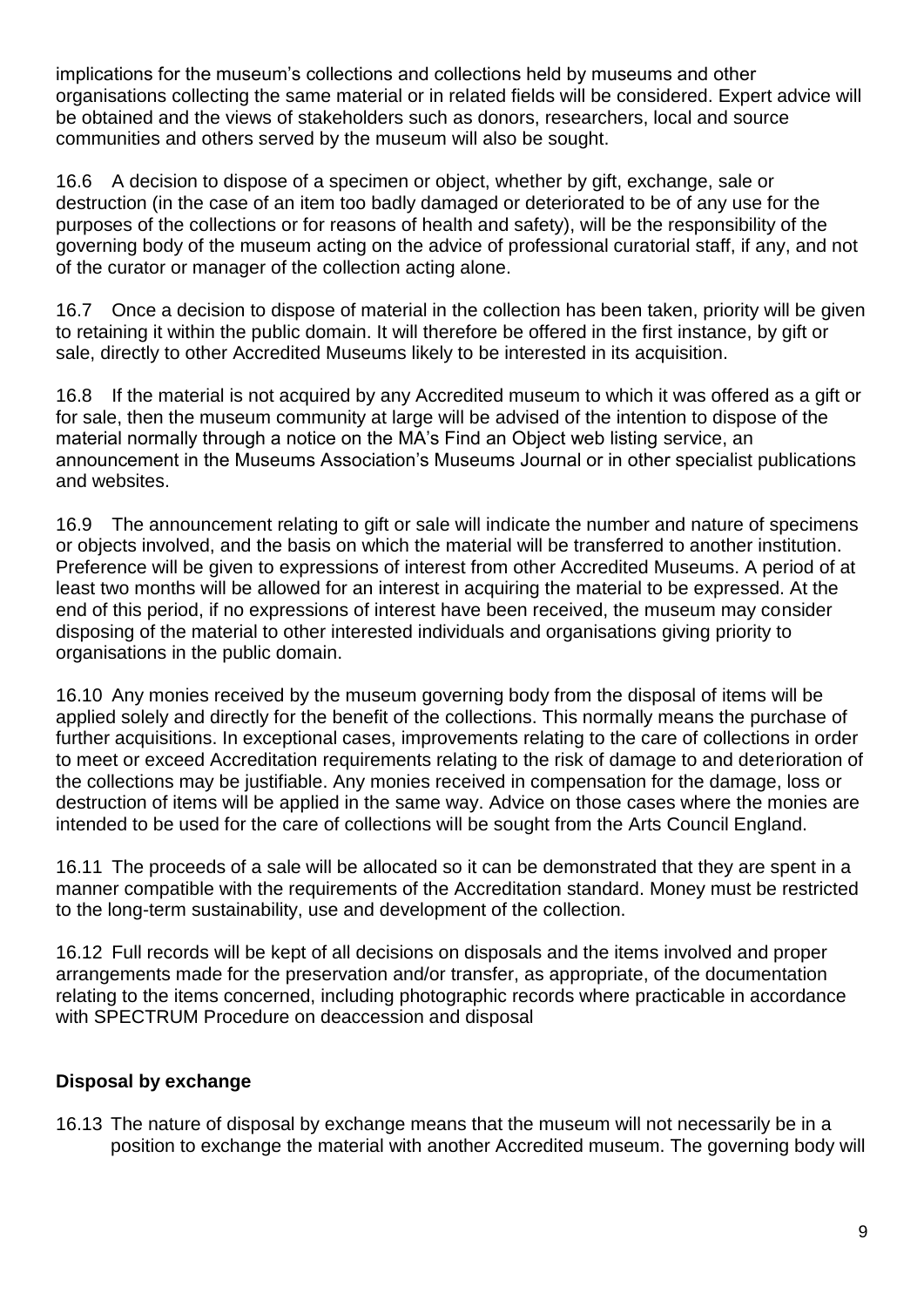therefore ensure that issues relating to accountability and impartiality are carefully considered to avoid undue influence on its decision-making process.

16.13.1 In cases where the governing body wishes for sound curatorial reasons to exchange material directly with Accredited or non-Accredited museums, with other organisations or with individuals, the procedures in paragraphs 16.1-5 will apply.

16.13.2 If the exchange is proposed to be made with a specific Accredited museum, other Accredited museums which collect in the same or related areas will be directly notified of the proposal and their comments will be requested.

16.13.3 If the exchange is proposed with a non-Accredited museum, with another type of organisation or with an individual, the museum will place a notice on the MA's Find an Object web listing service, or make an announcement in the Museums Association's Museums Journal or in other specialist publications and websites (if appropriate).

16.13.4 Both the notification and announcement must provide information on the number and nature of the specimens or objects involved both in the museum's collection and those intended to be acquired in exchange. A period of at least two months must be allowed for comments to be received. At the end of this period, the governing body must consider the comments before a final decision on the exchange is made.

## **Disposal by destruction**

- 16.14 If it is not possible to dispose of an object through transfer or sale, the governing body may decide to destroy it.
- 16.15 It is acceptable to destroy material of low intrinsic significance (duplicate mass-produced articles or common specimens which lack significant provenance) where no alternative method of disposal can be found.

16.16 Destruction is also an acceptable method of disposal in cases where an object is in extremely poor condition, has high associated health and safety risks or is part of an approved destructive testing request identified in an organisation's research policy.

16.17 Where necessary, specialist advice will be sought to establish the appropriate method of destruction. Health and safety risk assessments will be carried out by trained staff where required.

16.18 The destruction of objects should be witnessed by an appropriate member of the museum workforce. In circumstances where this is not possible, eg the destruction of controlled substances, a police certificate should be obtained and kept in the relevant object history file.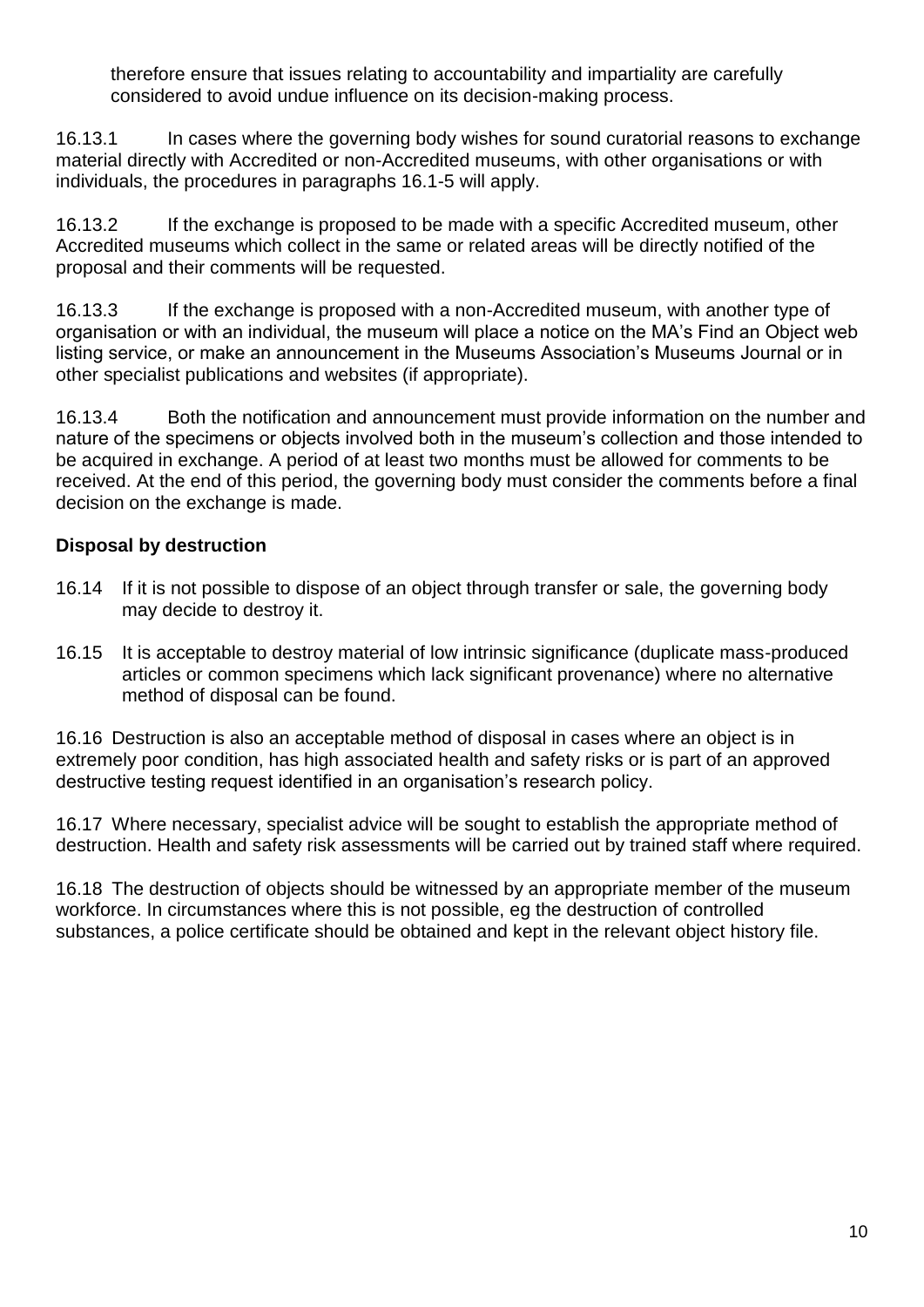## **APPENDIX 1 The Collections**

The collections fall into sixteen separate identifiable areas:

- i) Community life:
- church: carving
- chapel: communion set, banner, etc
- education: inkwell carrier, certificates, plaques
- health: doctor's and dentist's items
- personalities: items related to Gooding, Capern, Wood, Hill, Harford, Best, Pollett, Cosway, Rippon,

Down, Glass, Carew, Boyce, Caraboo (Wilcox), Farewell, Cameron, Sage, Blundell, Greenway, Blackmore, Gamlens of Hayne, Blagdon, etc

#### ii) Domestic life

- kitchen: cooking utensils and equipment; ranges; pots and pans, cloam and Dutch ovens, scales, teapots, bottles, taps, trivets, knife sharpeners, stoves, kettles, cutlery, jugs, mugs, cups, gas refrigerator and cookery, etc
- laundry: hand-operated washing machines, dollies, copper, wash-board, mangles, tongues, wooden sinks, flat irons, water wheel, goffering irons
- living: lamps, inkstands/bottles, pottery, clay-pipes, china, footwarmers, glass, door-knockers, locks/keys, desk-top accessories, window-frames, musical instruments, record players, money boxes, fire-backs, fire tongs, paraffin and electric heaters, candle snuffers, samplers, clocks, calendars, framed pictures, pocket watches, boot jacks, radios, sewing machines, knitting machines, needlecraft/dressmaking, lace making etc
- bedroom: bedspreads, quilts
- cleaning: vacuum cleaners, brushes
- childhood: toys, puzzles, dolls, dolls houses, games, pictorial composition cards, costume
- iii) Costume:
- the collection of female costume ranges from the early-nineteenth to the mid-twentieth centuries. Its main strength lies generally between the 1860s and 1920s. There are: dresses, skirts, blouses, bodice jackets, shawls, coats, capes, aprons, underwear, night dresses, hats, veils, collars, stoles, scarves, gloves, shoes, sandals, ladies accessories, e.g. hair crimpers, purses, hat pins, vanity box, powder compacts, etc.
- there is a small collection of male accessories: collars, scarves, nightshirt, shoes, clogs, umbrellas, etc.
- occupational dress: including agricultural, fire brigade, police, etc.

iv) Agriculture:

 cultivators, drags, hoes, ploughs, mills, waggons, carts, seed drills, corn hutch, horse wheel, wheelbarrows, hand tools, harrow reaper, tractor, horse harness, bits and snaffles, pulpers and cutters, dairy equipment, cider-making equipment, countrymen's smocks, horseshoes, brewing equipment, overshot and undershot waterwheel, etc.

v) Industry:

Heathcoat lace making machines, fabrics, lace, lace making tools, apprentice piece, etc.

vi) Trades and Crafts:

- items related to inn keeping, tailoring, shoemaking, dealing in agricultural implements
- retailing: gunsmithing, tinsmithing, hardware dealing, news vending, locksmithing, photography, carpentry, saddle making, blacksmith and wheelwright shops, wool scales, tobacconist, Post Office, grocer

vii) Transport:

 roads: governess trap, horse harness, saddles, bicycles, tollgate, road menders tools, items related to freight haulage, public and private transport, bus timetables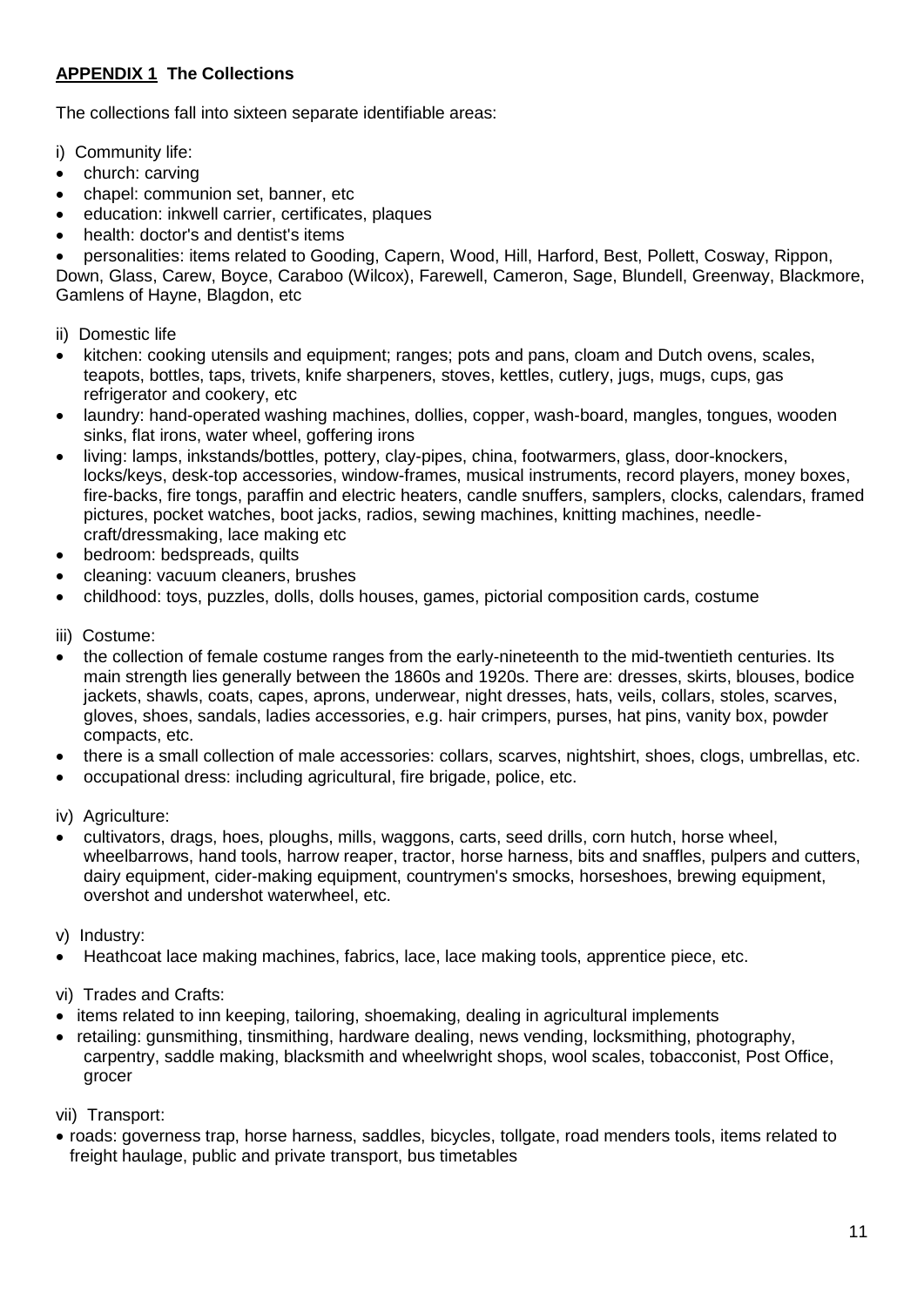- railway: locomotive and items relating predominately to the G.W.R. and also to the L.S.W.R., Southern, and B.R.; permanent way ancillaries, hand tools, furniture, signalling equipment
- waterways: implements, documents, etc., related to use of canal for leisure as well as for working

viii) Militaria:

- weapons, medals, uniforms and accessories, model soldier and aircraft collections, HMS Hermes model, A.R.P., Home Guard, R.O.C. items, incendiary devices, P.O.W. items
- ix) Early History:

 Civil War round shot and model, charity boards, stocks, staple marks, Cromwell Charter, 'Armada' chest, etc.

x) Local: borough insignia, stamps, seals, town clerk's robe

 Government: weights and measures, police truncheons, badges, helmets, whistles, fire brigade badges, helmet, lamp lighting, cell doors, etc.

xi) Natural History:

fossils, rock types and minerals (very small collection) - (geology)

xii) Archaeology:

prehistoric flints and tools, model of Roman fort, querns, pottery (very small collection)

xiii) Photographs:

photographs & negatives of local personalities & scenes

xiv) Archives:

deeds, documents, ephemera, postcards & printed matter

xv) Fine Art:

prints, drawings and paintings

xvi) Numismatics:

• coins and trade tokens